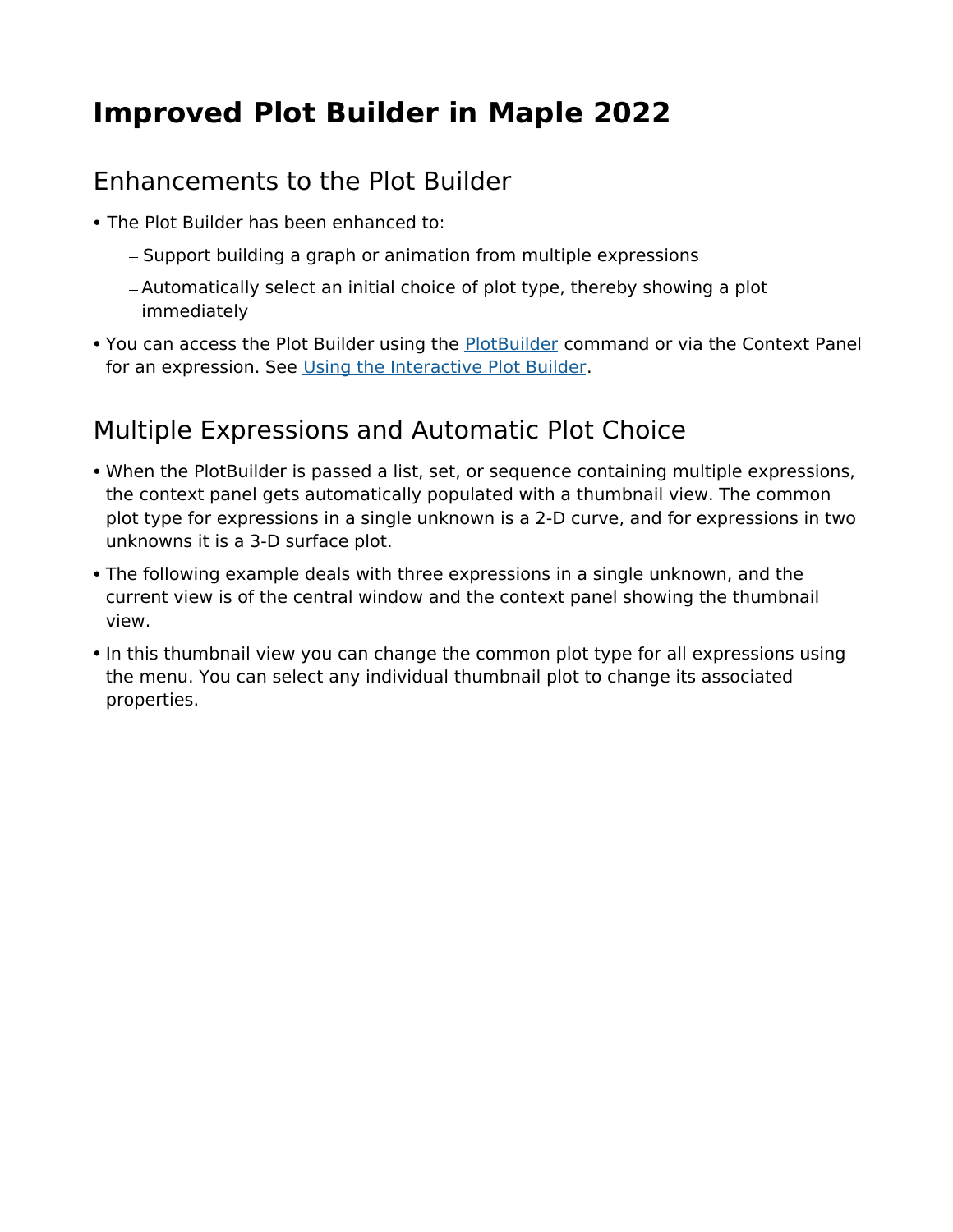

## Animation

- If more than one independent variable is present then the plot can be produced as an animation. New in Maple 2022, you can build an animation from multiple expressions.
- In the following example containing two expressions in two unknowns the automatic choice is a 3-D plot of two surfaces. To make it an animation of curves in 2-D instead, select the **Animation** radio button in the Plot Builder panel. Now one of the independent names is taken as the animating parameter.
- The choice of which names are the independent variable(s) and which is the animating parameter can be changed using the combo-box menu for each variable or the animating parameter.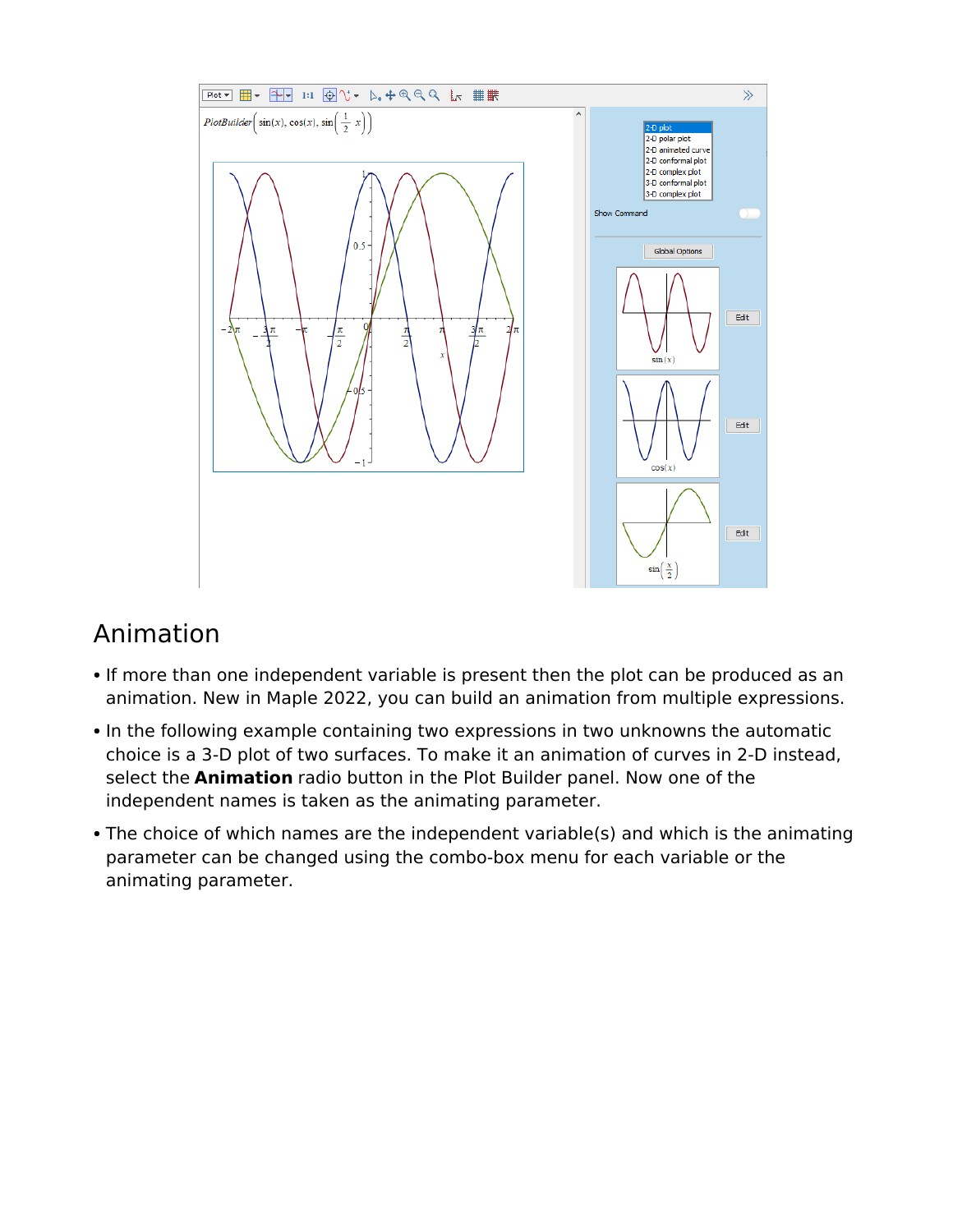The image below shows in the Plot Buider panel the controls for one of the individual curves. A single preview frame is shown in the main window. After all additional plotting options have been chosen, click the **Build Animation** button, which constructs the full animation and displays it in the main window.